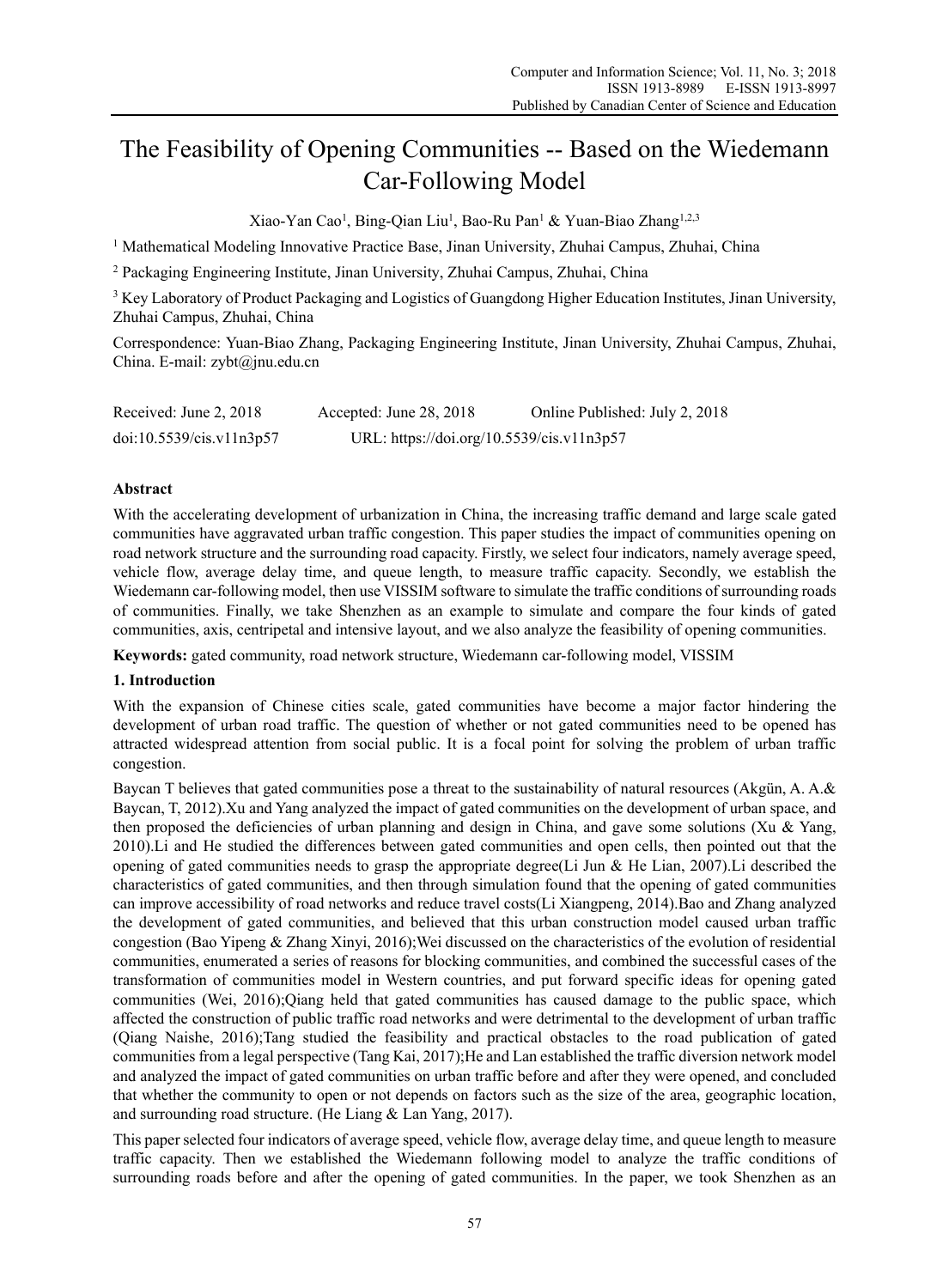example to study the effects of four different structures of communities after opening, such as patch layout, axis layout, centripetal layout, and intensive layout.

# **2. Method**

There are many indicators for assessing the capacity of roads, such as the average speed of vehicles, vehicle flow passing a point on the road, travel time, delay in the itinerary, V/C and etc. (Li, Zhu et al, 2017). It is obviously impractical and insignificant to analyze all evaluation indicators. Therefore, this paper selects the most representative four indicators to illustrate the impact of community opening on the surrounding road traffic.

# *2.1. Determine the Evaluation Indexes*

## 2.1.1 Average Speed

The average speed  $\overline{v}$  refers to the average speed of all vehicles passing through a section of road within a certain period of time. The average value is not only related to each vehicle, but also changes with the change of statistical time. Its mathematical expression is similar to the following:

$$
\bar{\nu} = \frac{\int_{t=0}^{T} \frac{1}{N(t)} \sum_{i=1}^{N(t)} \nu_i dt}{T}
$$
(1)

Where,  $\overline{v}$  indicates the average value of the speed of all vehicles passing through a certain road within a certain period of time; *T* indicates the total statistical time;  $N(t)$  indicates the number of vehicles on the road at time  $t$ ;  $V_i$  indicates the speed of the  $i$ -th car at time  $t$ .

# 2.1.2 Vehicle Flow

Vehicle flow *Q*refers to the number of vehicles passing through the designated section of the road per unit time. If an intersection is specified as a measurement point, the maximum traffic volume and the average traffic volume through this location within a specified time can be counted.

If it is impossible to count the average traffic volume of a given section of a road, it can also be replaced by the following method within the allowable range of error:

$$
q = \frac{N(t)}{L} \tag{2}
$$

Where,  $N(t)$  is the number of vehicles on the road at time *t*, *L* is the road length. *q* is the vehicle density on the road at time *t* .

The average speed of all vehicles and vehicle flow *Q*on the road at that time are calculated by

$$
\overline{\mathcal{V}}(t) = \frac{1}{N(t)} \sum_{i=1}^{N(t)} \mathcal{V}_i
$$
\n(3)

$$
Q = q\overline{\mathcal{V}}(t) \tag{4}
$$

# 2.1.3 Average Delay Time

In urban road traffic networks, due to the existence of intersections, vehicles often suffer from different extent delays due to factors such as deceleration of the front vehicle and waiting for signals. Obviously, the length of the delay time can visually reflect the traffic capacity of the intersection. Intersections of roads can directly affect the fluency of local traffic. Therefore, the intersection delay time is an important indicator in urban traffic management, traffic planning, and traffic economic analysis (Gao Yangbin, 2004).

With individual vehicles as the unit, the average delay time  $\overline{d}$  is calculated by tracking and recording the driving condition of the vehicle using the average delay calculation method for real-time measurement (Wang, Wu et al,2017), its calculated formula is as follows:

$$
d_i = |t_i - t_0| \tag{5}
$$

$$
\overline{d} = \sum_{i=1}^{N} d_i / N \tag{6}
$$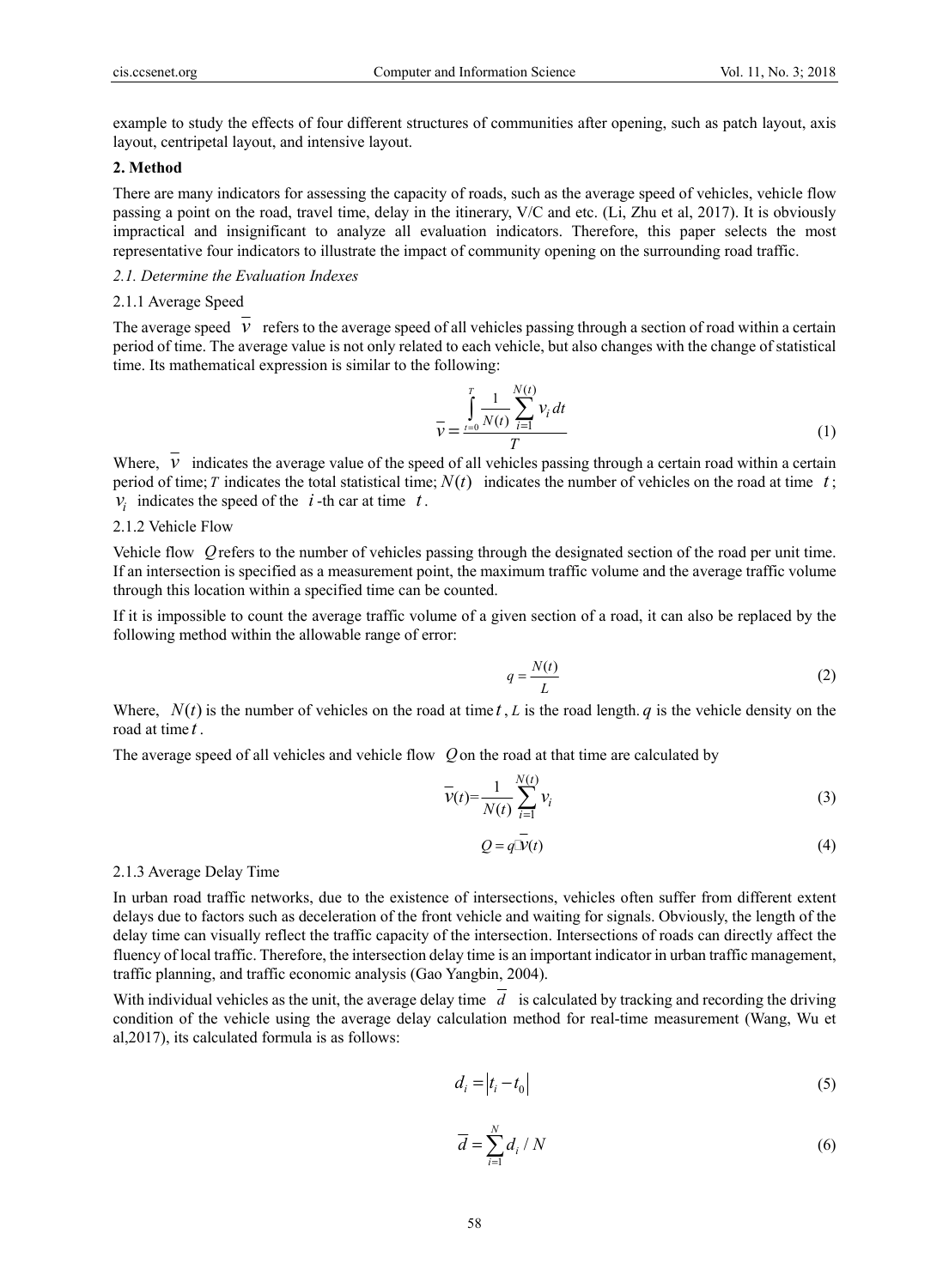Where,  $d_i$  indicates the delay time for the *i*-th car to cross a intersection;  $t_i$  indicates the actual consumption time for the  $i$ -th car to cross the intersection;  $t_0$  indicates the time required for the vehicle to pass through the intersection in a free-flow state; *d* indicates the average delay time at the intersection; *N* indicates the total number of vehicles passing the intersection during the analysis period.

#### 2.1.4 Queue Length

Queue length *L<sub>n</sub>* is another important indicator for studying traffic congestion. Traffic jams, signal lights and other conditions will cause the vehicle to stop and affect traffic conditions. Therefore, the queue length can also directly reflect road traffic conditions. The calculated formula is as follows:

$$
L_n = D_{n-1} + 2Q_n \tag{7}
$$

$$
D_n = \begin{cases} D_{n-1} + Q_n T + C_a R - GS & D_{n-1} + Q_n T + C_a R - GS > 0 \\ 0 & D_{n-1} + Q_n T + C_a R - GS \le 0 \end{cases}
$$
 (8)

Where,  $L_n$  indicates the number of vehicles in the queue, that is, the queue length;  $Q_n$  indicates the duration of the traffic light cycle; *T* indicates the road capacity, that is, the limit value of the vehicle operation that can be carried by roads per unit time; *R* indicates the red light duration, *G* indicates the green light duration; *S* indicates saturated vehicle flow;  $D_n$  is an intermediate value that is continuously iterated from the first  $n-1$ cycles.

#### *2.2 Wiedemann Car-Following Model*

The Wiedemann model is based on the vehicle distance and vehicle speed to determine the driving psychology and behavior of drivers. The driver adjusts the following speed by the relative movement between the front and rear cars, including speed and distance (excitation), and these incentives can only be perceived and reacted by the driver if they exceed a certain threshold (Li, Song et al,2013).

The specific threshold value refers to the critical value that causes the driver's driving behavior to change, that is, the difference between the front and rear vehicle speed and the vehicle distance. The driving behavior is divided into several categories based on different vehicle speed differences and distances. The details are as follows:



Figure 1. The behavior domain of Wiedemann model

In the above figure 1, the abscissa  $\Delta V$  indicates the front and rear car speed difference; the ordinate  $\Delta X$  indicates the front and rear car distance; *AX* indicates the desired distance when the vehicle is stationary, which is slightly greater than the length of the front vehicle. If the current follow-up distance of the rear vehicle is lower than *AX* , then the following vehicle will enter the danger area of the collision and collision may occur. *ABX* indicates that the minimum following distance between the front and rear cars should be maintained when the speed difference between the front and rear cars is small. If the distance between the front and rear cars is smaller than this value,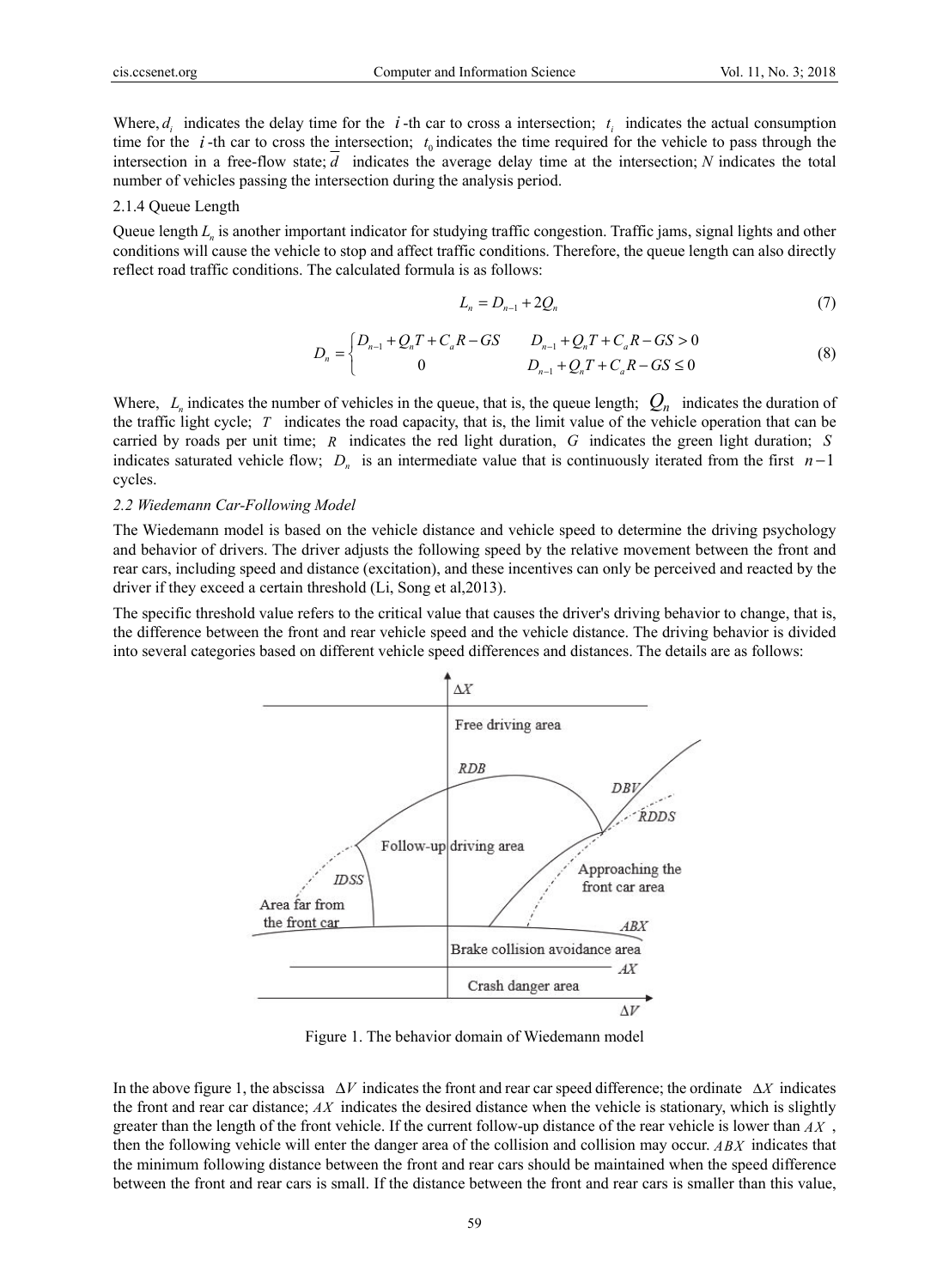the follower vehicle will automatically enter the braking state and thus avoid colliding with the front car. This value is not only related to A, but also directly related to the instantaneous speed of the front and rear cars. *RDB* is the threshold that the driver of the rear vehicle can realize that the vehicle distance becomes larger during the car-following process. Above this threshold, the driver can realize that he is getting farther and farther from the vehicle. *DBV* is the threshold that the driver of the rear vehicle can realize that the vehicle speed becomes larger than the front vehicle when the distance between the front and rear is large. Above this threshold, the driver can realize that the distance between two vehicles is decreasing. *RDDS* is the threshold that the driver of the rear vehicle can realize that the vehicle speed becomes slightly larger than the front vehicle when the distance between the front and rear is small. Above this threshold, the driver realizes that he is slowly approaching a very close car and the distance between cars is slowly decreasing. *IDSS* is the threshold that the driver of the rear vehicle can realize that the vehicle speed becomes slightly smaller than the front vehicle when the distance between the front and rear is small. Above this threshold, the driver realizes that he is slowly away from a very close car and the distance between cars is slowly increasing.

This paper uses VISSIM traffic simulation software to implement this model. The software can analyze the traffic conditions under various conditions and can effectively evaluate the urban road traffic problems (Liu & Wang, 2006).

## 2.2.1 The Free Driving Area

When the follower vehicle enters the free driving area, that is, the speed difference and the vehicle distance satisfy the conditions greater than *RDB* and *DBV*, the vehicle will accelerate at the maximum acceleration  $b_{\text{max}}$  to reduce the distance between the front and rear cars.

$$
b_{\max} = \lambda_b - \beta_b \cdot v_n \tag{9}
$$

Where,  $\lambda_h$  is the parameter to be calibrated, which limits the maximum range of maximum acceleration. This paper takes the most common value of 3.5;  $\beta_b$  is the parameter to be calibrated, which represents the sensitivity of the maximum acceleration followed by the speed change of the vehicle. This paper takes the most common value of  $0.0875$ ;  $v_n$  indicates the instantaneous speed of the rear vehicle.

When the follower vehicle reaches the desired speed, the driver will perform a habitual unconscious acceleration/deceleration to indicate that the driver of the follower vehicle has inaccurately controlled acceleration and deceleration, which can simulate the acceleration/deceleration process with a random probability. ±*accel* indicates the acceleration of the driver's habitual acceleration and deceleration:

$$
accel = \lambda_{accel} \cdot rand \tag{10}
$$

Where,  $\lambda_{accel}$  is the acceleration and deceleration multiplier coefficient, this paper takes the most common value

of 0.1;*rand* is a non-negative random value that simulates the driver's inaccurately controlled acceleration and deceleration behavior.

2.2.2 The Follow-up Driving Area

When the speed difference and the car distance of the follower vehicle enter the follow-up driving area formed by *DBV*, *RDB*, *IDSS*, *ABX*, the rear car driver follows the front car and constantly adjusts the current vehicle speed in accordance with the change of the front car speed and the vehicle distance. From the different behavioral domains into the follow-up driving area, different adjustment methods will be adopted.

When the follower vehicle follows the *ABX* curve into the follow-up driving area, because the distance between the rear car and the front car is still small, the rear car driver can only maintain the original speed or the customary deceleration to maintain the safety distance. So the acceleration at this time is −*accel* .

When the follower vehicle follows the *DBV* curve into the follow-up driving area, the distance between the rear car and the front car is larger and the rear car is faster. According to the psychological experience, the driver of the rear car will perform deceleration adjustment at this time. So the acceleration at this time is −*accel* .

When the follower vehicle follows the *RDB*, *IDSS* curve into the follow-up driving area, the rear car speed is smaller than the front car, and the rear car driver will habitually increase the speed. So the acceleration at this time is *accel* .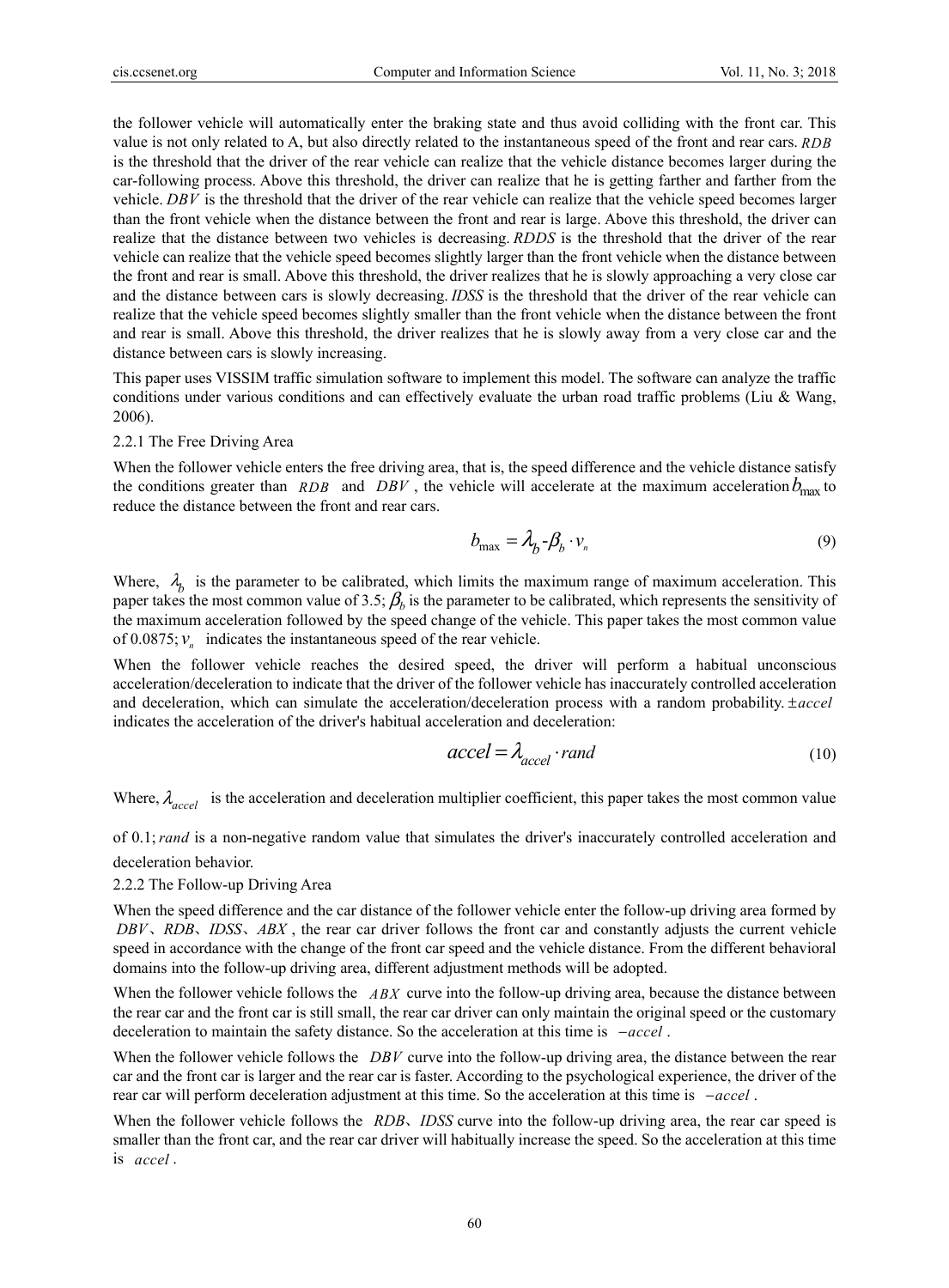#### 2.2.3 Approaching the Front Car Area

When the speed difference and the car distance of the follower vehicle enter the approaching the front car area formed by *ABX*, *DBV*, *RDDS*, the vehicles are in the approaching state, and the front vehicle decelerates and the rear vehicle accelerates. In order to avoid colliding with the preceding vehicle, the rear vehicle driver will perform corresponding deceleration measures:

$$
b_n = \frac{1}{2} \cdot \frac{(\Delta v)^2}{ABX - (\Delta v - LC_{n-1})} + b_{n-1}
$$
\n(11)

Where,  $b_n$ ,  $b_{n-1}$  indicate the acceleration of the rear and front cars respectively.  $\Delta v$  indicates the speed difference

between the front and rear cars. *ABX* is the minimum follow-up distance threshold introduced above.  $LC_{n-1}$ 

indicates the length of the front vehicle.

2.2.4 Area Far from the Front Car

When the speed difference and the car distance of the follower vehicle enter the area far from the front car formed by *ABX*, *IDDS*, the rear vehicle speed is much smaller than the front vehicle and the vehicle will be in a leaving state. The rear driver shifts from a car-following state to a free-driving state where the vehicle accelerates with maximum acceleration:

$$
b_{\text{max}} = \lambda_b - \beta_b \cdot v_n \tag{12}
$$

Where,  $\lambda_h$  is the parameter to be calibrated, limiting the maximum range of maximum acceleration, this article takes the most common value of 3.5;  $\beta<sub>b</sub>$  is the parameter to be calibrated, which represents the sensitivity of the maximum acceleration followed by the speed change of the vehicle. This article takes the most common value of  $0.0875; v_n$  indicates the instantaneous speed of the rear vehicle.

#### 2.2.5 Crash Danger Area and Brake Collision Avoidance Area

When the follow-up distance between the following vehicle and the front vehicle is less than the braking distance, the car enters the crash danger area. When the distance between the rear vehicle and the front vehicle is less than the safe braking distance calculated based on the current speed difference, that is, when entering the brake collision avoidance area, the rear vehicle driver takes the emergency brake and decelerates with  $b_n$ .

$$
b_n = \frac{1}{2} \cdot \frac{(\Delta v)^2}{ABX - (\Delta v - LC_{n-1})} + b_{n-1} + b_{\min} \cdot \frac{ABX - (\Delta v - LC_{n-1})}{BX}
$$
(13)

$$
b_{\min} = \psi_b + \sigma_b \cdot v_n \tag{14}
$$

Where,  $LC_{n-1}$  indicates the length of the front car;  $\psi_h$  is the parameter to be calibrated, which limits the upper limit of maximum acceleration during deceleration. This paper takes the most common value of -20;  $\sigma<sub>b</sub>$  is the parameter to be calibrated, which represents the sensitivity of the maximum acceleration followed by the speed change of the vehicle during deceleration. This paper takes the most common value of  $0.025$ ;  $v_n$  indicates the instantaneous speed of the rear vehicle.

#### **3. Results and Discussions**

The modern community has various structures, in which the block, the axial layout, centripetal layout and intensive type are normal. The internal roads of communities with different structures have their own characteristics, thus the influences on capacity of surrounding main roads are different. In this paper, we take Shenzhen as an example to simulate and analyze traffic changes before and after the opening of residential area.

#### *3.1 The Block Layout*

We take the community with block layout in Shenzhen as an example. The block layout refers to the residential area divided by blocks, that is, some residential buildings get together, leaving a corresponding road between each block. The figure 2 below shows the specific structure.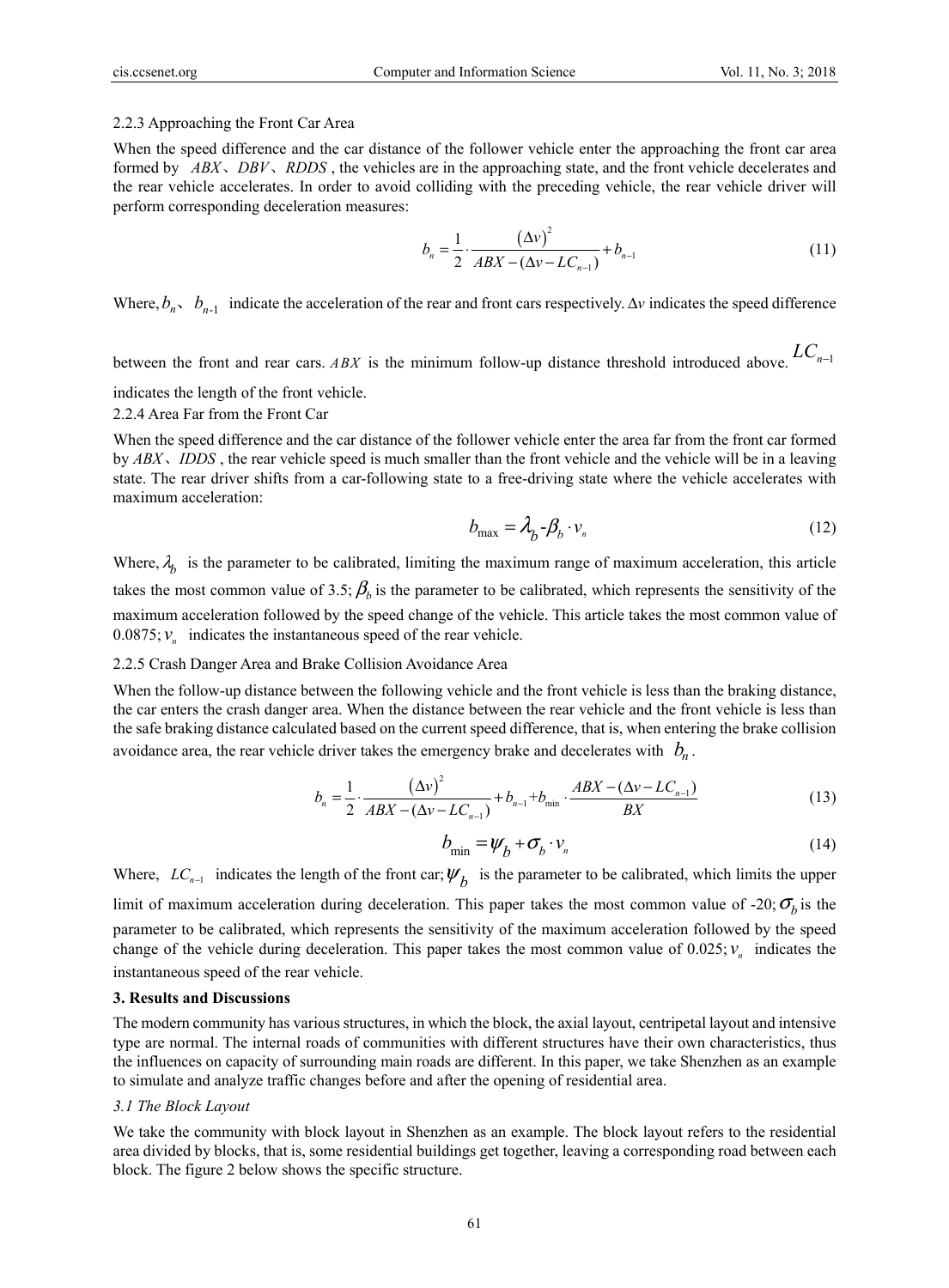

Figure 2. The structure diagram of block-layout communities

According to structure surrounding the community, the roads around the community are set as the most common two-way single lanes, and the roads within the community are set as single lanes as their narrowness. At the same time, we assume the total volume of traffic entering the area was 2.67 units/S; moreover, the traffic flow detectors and average speed detectors are placed on the main roads around the community. The detector takes 20 seconds as the sampling interval, and then according to the calculation formula of the average speed, we can calculate the average speed of the surrounding road vehicles before and after the opening of the community. Similarly, we set traffic light, delay detector and queue length detector at all intersections. And then applying the average delay time model and average queue length model, we can get the mean delay time and queue length of surrounding roads before and after opening the community. Finally, by simulating, all evaluation indicators are got.

After the basic parameters are set, we simulate the vehicle driving rules using the Wiedemann car-following model. The following table 1 shows the simulation results.

| indicators             | Before opening the | After opening the | The improved |
|------------------------|--------------------|-------------------|--------------|
|                        | community          | community         | percentage   |
| Average speed $(km/h)$ | 30.29              | 31.80             | 4.99%        |
| Average delay time(s)  | 17.71              | 8.58              | 51.55%       |
| The queue $length(m)$  | 70.68              | 59.53             | 15.78%       |
| The traffic            | 1.52               | 1.59              | $4.61\%$     |
| flow(unit/s)           |                    |                   |              |

Table 1. Comparison of Evaluation Indexes before and after Opening block-layout Residential Area

From the above table 1, we can see that road traffic has been greatly improved after opening the block-type community. More specifically, the average delay time was the most significant improvement (up to 51.55%), the queue length improvement was large (to 15.78%), while the average speed and traffic flow did not increase significantly (both less than 5%).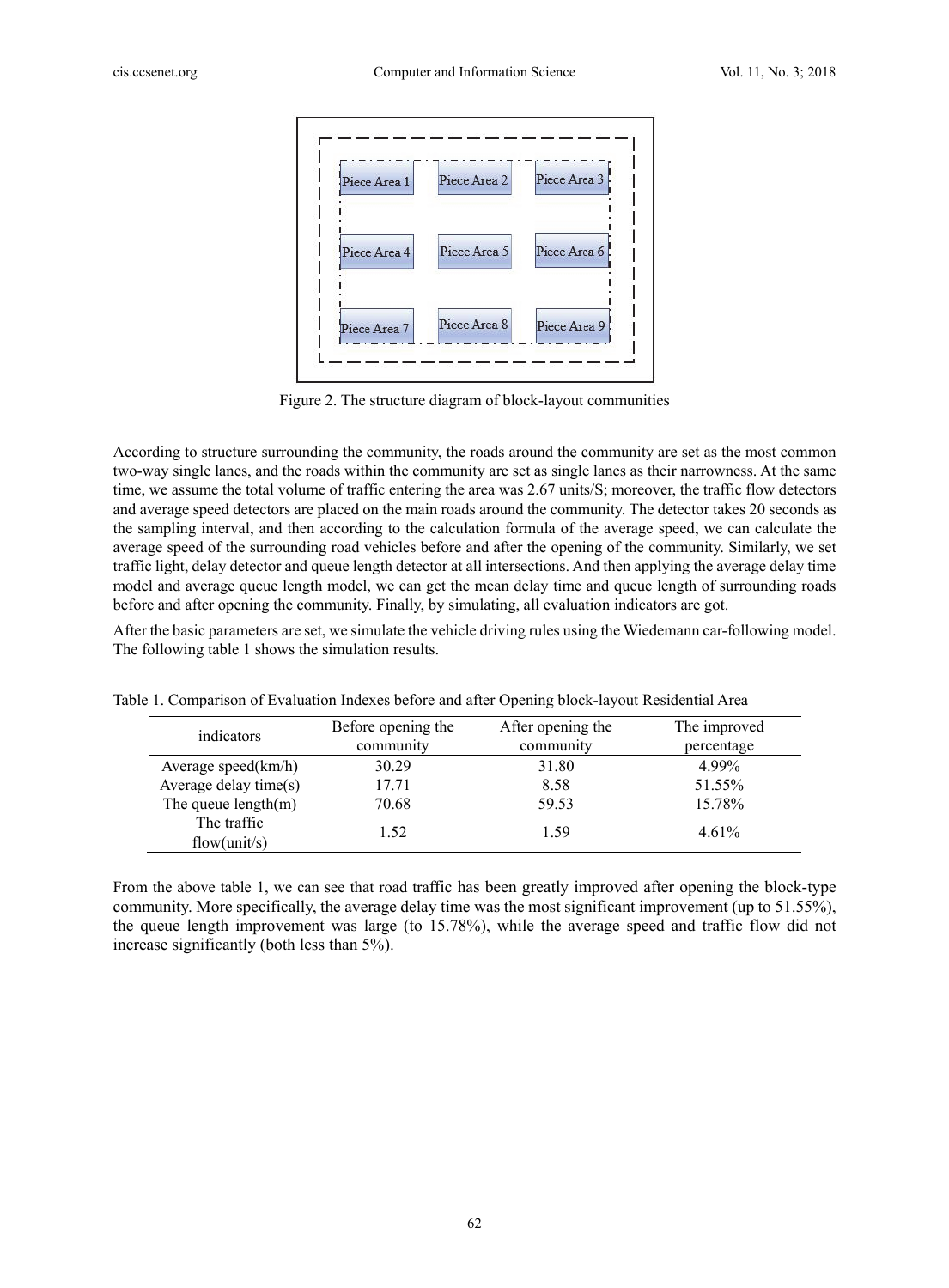

Figure 3. The Observed Images comparison of intersections at closed community (Left) and Open (Right) community

The above figure 3 shows the traffic conditions at the intersection before and after opening the cell, from which we can directly see the improvement of congestion. When opening the community, internal roads are used for traffic, and the vehicle's driving paths are more diversified, which also avoids the congestion at the intersection lights, thereby reducing the average delay time and shortening the queue length.

The average speed and vechicle flow have been improved 4.99% and 4.61% respectively, which are not significant. This may be related to the speed at which vehicles will slow down at the intersection. And the number of vehicles on the road and the traffic density are still large after the opening According to the calculation formula of the traffic volume, it can be seen that when the average speed does not increase much, the traffic volume does not substantially improve.

## *3.2 The Axial Layout*

In an axis-type layout community, the floor area is arranged along the axis, or symmetrical or balanced, forming a spatial sequence with rhythm. The road distribution diagram is shown in Figure 4 below.



Figure 4. The structure diagram of axis-layout communities

Similarly, according to the structures surrounding the community, we deploy a similar traffic network on the VISSIM software, and the simulation was performed using the vehicle driving rules of the Wiedemann carfollowing model. We can get the average speed, average delay time, the queue length and traffic flow et al. the following table 2 shows the results.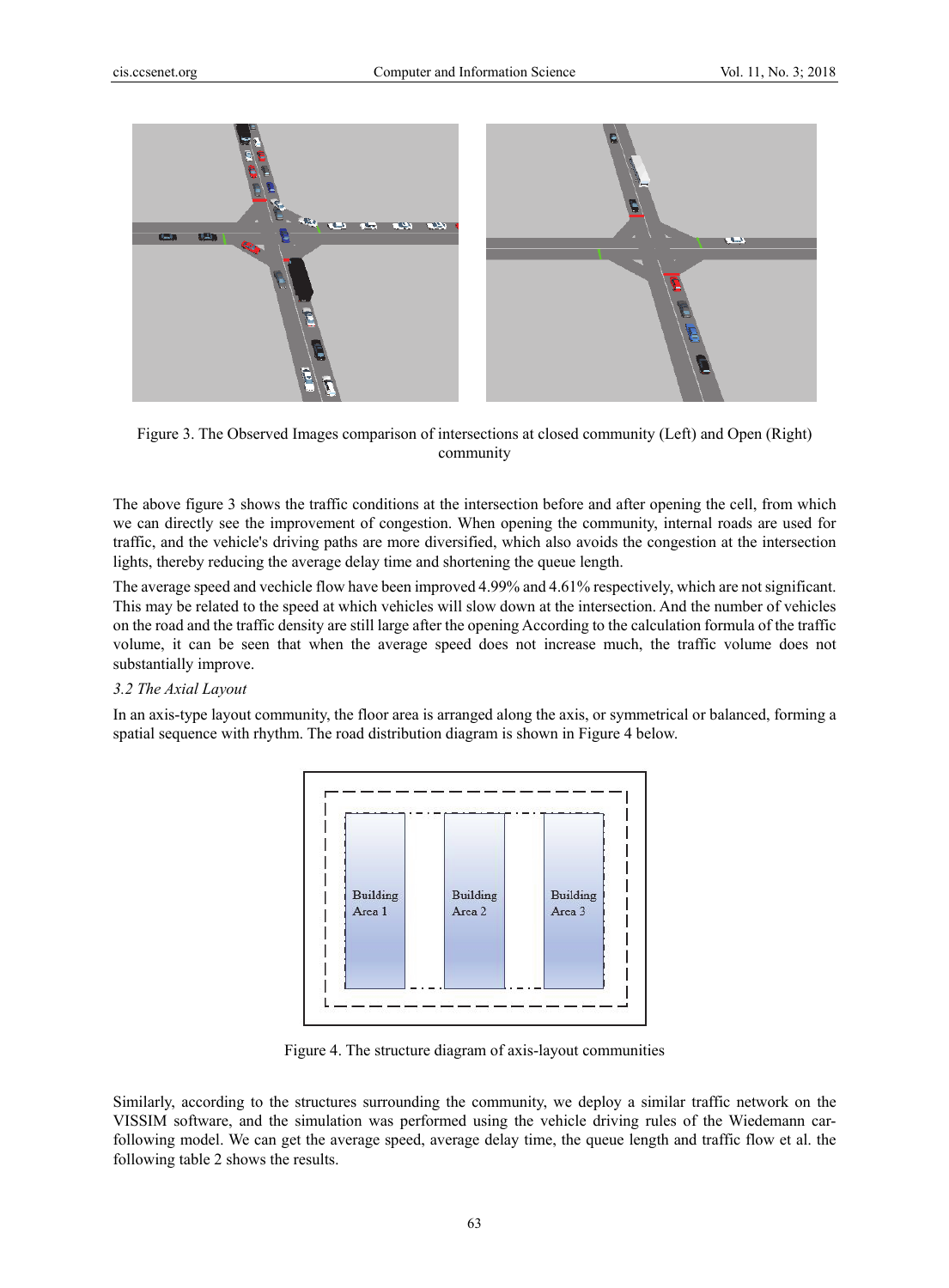| indicators                  | Before opening the<br>community | After opening the<br>community | The improved<br>percentage |
|-----------------------------|---------------------------------|--------------------------------|----------------------------|
| Average speed $(km/h)$      | 30.29                           | 31.02                          | $2.41\%$                   |
| Average delay time(s)       | 17.71                           | 10.56                          | 40.37%                     |
| The queue $length(m)$       | 70.68                           | 62.48                          | 11.60%                     |
| The traffic<br>flow(unit/s) | 1.52                            | 1.56                           | 2.63%                      |

|  | Table 2. Comparison of Evaluation Indexes before and after Opening axis-layout Residential Area |  |  |  |  |
|--|-------------------------------------------------------------------------------------------------|--|--|--|--|
|  |                                                                                                 |  |  |  |  |

It can be seen from table 2 that the improvement of surrounding road traffic conditions after the opening of the axis type cell is obvious. The percentage of improvement in the average delay time was the highest (40.37%), followed by the queue length (reaching 11.60%), while the improvement of average speed and traffic flow was not significant (both less than 3%).

# *3.3 The Centripetal Layout*

The centripetal layout of the residential road structure is that the surrounding road vehicles can enter the inner area of the community in multiple directions, and the end point of the community road converges in an annular area. The schematic diagram is shown in Figure 5.



Figure 5. The structure diagram of centripetal layout communities

Similarly, according to the structures surrounding the community, we deploy a similar traffic network on the VISSIM software, and the simulation was performed using the vehicle driving rules of the Wiedemann carfollowing model. We can get the average speed, average delay time, the queue length and traffic flow et al. the following table 3 shows the results.

Table 3. Comparison of Evaluation Indexes before and after Opening centripetal layout Residential Area

| indicators                  | Before opening the<br>community | After opening the<br>community | The improved<br>percentage |
|-----------------------------|---------------------------------|--------------------------------|----------------------------|
| Average speed $(km/h)$      | 30.29                           | 32.82                          | 8.35%                      |
| Average delay time(s)       | 17.71                           | 8.19                           | 53.75%                     |
| The queue $length(m)$       | 70.68                           | 45.48                          | 35.65%                     |
| The traffic<br>flow(unit/s) | 1.52                            | 1.76                           | 15.79%                     |

From the above table 3, we can find that compared with the block layout and axial layout, the opening of centripetal-layout communities has a more significant improvement on the traffic of surrounding roads. The percentage of improvement in the average delay time exceeded half (reaching 53.75%), while the length of the queue was greatly reduced (improved by 35.65%), and the average speed and traffic flow were also improved significantly (both higher than 8%).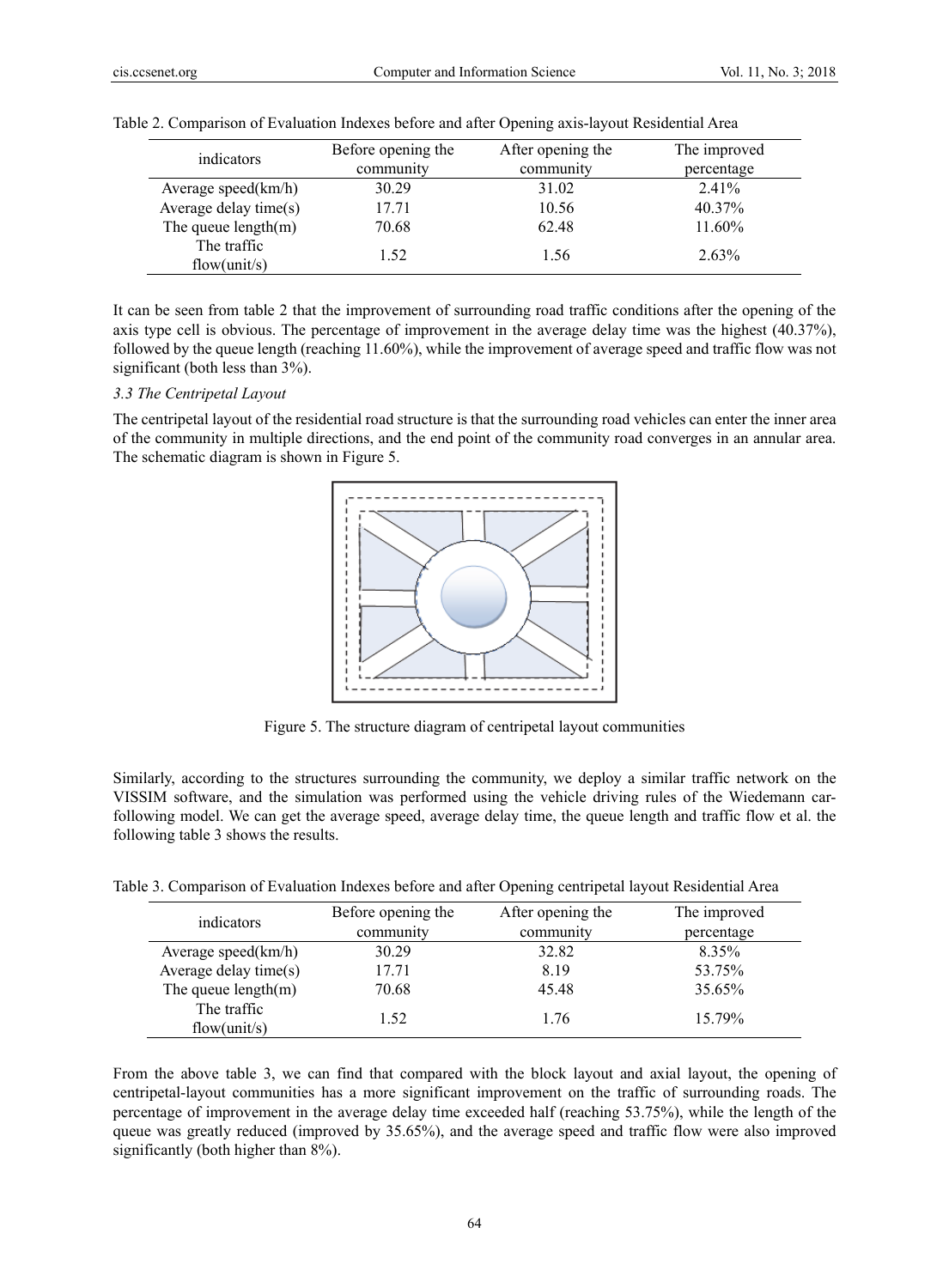# *3.4 The Intensive Layout*

The community with intensive layout is characterized by dense facilities, road congestion and inconvenient traffic. There are only a small number of cars in the community barely able to pass through the narrow lanes, and because there are more residents, the traffic speed is slower. The following figure6 shows the specific structure.



Figure 6. The structure diagram of intensive layout communities

Similarly, according to the structures surrounding the community, we deploy a similar traffic network on the VISSIM software, and the simulation was performed using the vehicle driving rules of the Wiedemann carfollowing model. We can get the average speed, average delay time, the queue length and traffic flow et al. the following table 3 shows the results.

| indicators                  | Before opening the<br>community | After opening the<br>community | The improved<br>percentage |
|-----------------------------|---------------------------------|--------------------------------|----------------------------|
| Average speed $(km/h)$      | 30.29                           | 29.42                          | $-2.87\%$                  |
| Average delay time $(s)$    | 17.71                           | 17.26                          | $2.54\%$                   |
| The queue $length(m)$       | 70.68                           | 68.48                          | $3.11\%$                   |
| The traffic<br>flow(unit/s) | 1.52                            | 1.49                           | $-1.97\%$                  |

Table 4. Comparison of Evaluation Indexes before and after Opening intensive layout Residential Area

From the above table4, we can see that opening of intensive community has less impact on the delay time and queue length of vehicles at the intersection, and the improvement percentages are 2.54% and 3.11% respectively. However, the average speed and traffic volume have been reduced, and the percentage increases are -2.87% and - 1.97% respectively. This means that the opening of intensive communities will lead to a decrease in the average speed and traffic volume of surrounding roads. Through analyzing, we find that this is mainly related to the intensive residential buildings and densely distributed facilities. Even if such roads are opened inside the community, traffic entering outside the community will also block traffic with a high probability, and pedestrians will be distributed along the roads, which will also affect the traffic capacity to a certain extent. In a word, the opening of intensive community will affect the capacity of the main road.

# **4. Conclusion**

With the rapid development of urban construction in China, the traffic problem of urban roads has become increasingly severe, and large scale gated residential communities have destroyed urbans' road network structure, which is an important factor causing urban traffic congestion. This article discusses whether opening communities can optimize road network structure, improve road capacity and traffic conditions or not. First of all, we select the four indicators of average speed, vehicle flow, average delay time, queue length to measure traffic capacity. Then we establish the Wiedemann car-following model and use VISSIM software to simulate the traffic capacity of the surrounding roads before and after opening communities. Finally, taking into account the different characteristics of internal roads within communities, we use Shenzhen as an example to study the four types of areas: intensive,